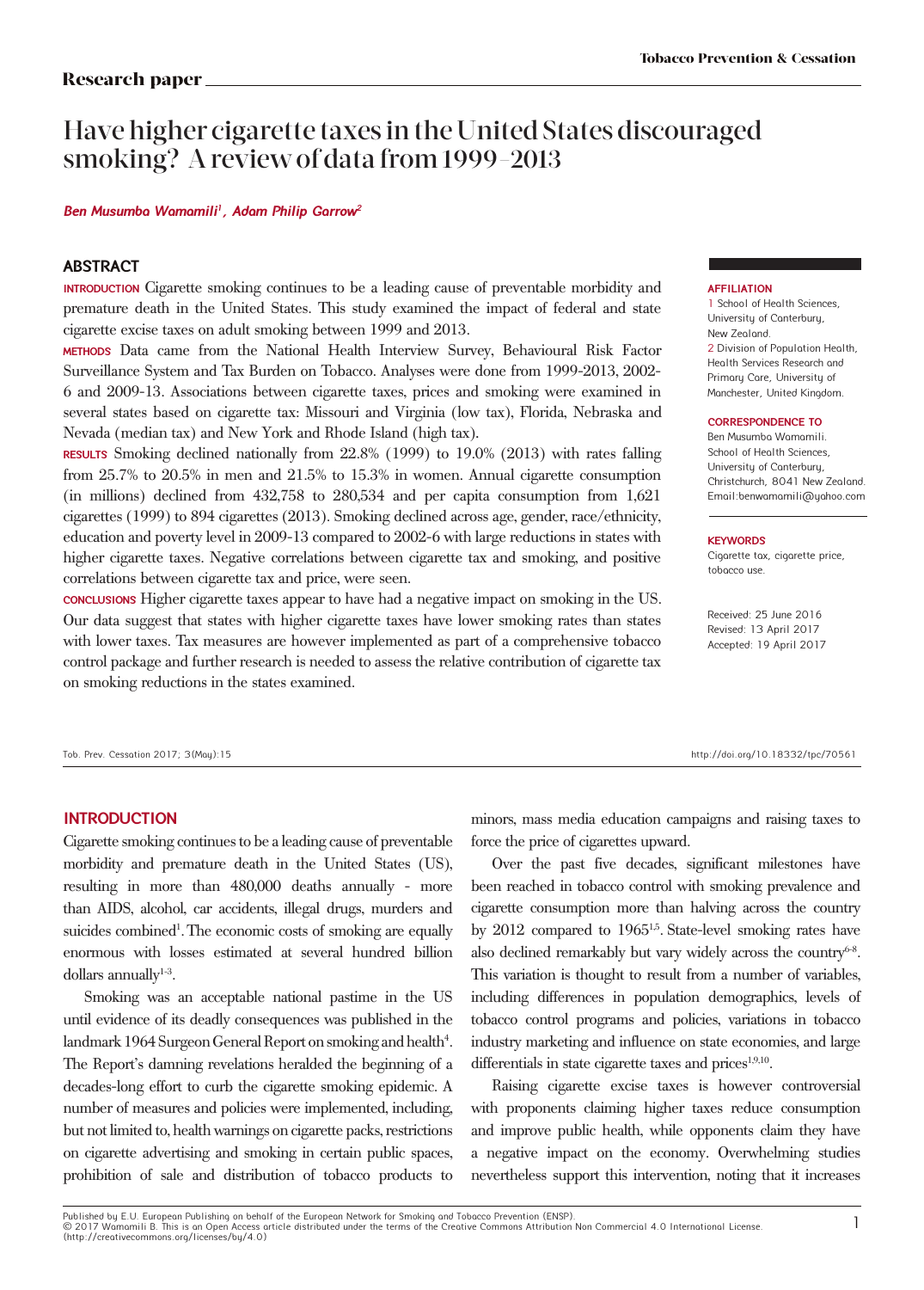the cost of cigarettes, prevents smoking initiation, promotes cessation, and reduces the prevalence and intensity of smoking among youth and adults<sup>1,10-20</sup>. Fewer people smoking means reduced risk of exposure to second-hand smoke (SHS) and associated illnesses, thus improved public health<sup>10</sup>.

This paper provides an overview of trends in smoking during a period of significant increments in cigarette excise taxes across the country, taking advantage of large variations in state cigarette taxes.

## **METHODS**

## **Data sources**

Data from the National Health Interview Survey (NHIS), Behavioural Risk Factor Surveillance System (BRFSS) and Tax Burden on Tobacco (TBT) from 1999-2013 were used.

The NHIS is a large-scale household interview survey of a representative sample of the US civilian noninstitutionalized population involving  $75,000-100,000$  individuals annually<sup>21</sup>. NHIS data contain annual estimates of persons aged 18 years or older who were current smokers, stratified by sex, age, race/ ethnicity, education and poverty status. NHIS data defined a current smoker as a person who reported smoking 100 cigarettes or more during their lifetime and at the time of the interview reported smoking every day or some days.

BRFSS is a collaborative project of the Centers for Disease Control and Prevention (CDC) and US States and Territories and is an ongoing data collection programme designed to measure behavioural risk factors for the adult population<sup>22</sup>. BRFSS completes more than 400,000 adult interviews each year, making it the largest continuously conducted health survey system in the world<sup>22</sup>. Data on tobacco use are state-specific with percentages weighted to population characteristics.

No direct contact with participants was necessary for this study. Both NHIS and BRFSS surveys however note that participants were required to provide informed consent at the time of data collection.

TBT reports have been published annually since 1949 with the cooperation of tobacco tax administrators in all States and the U.S. Department of Treasury's Alcohol and Tobacco Tax Trade Bureau<sup>5</sup>. The TBT 2014 Report contains data on federal cigarette tax, annual cigarette consumption (total and per capita) for selected years from 1865 to 2014, state cigarette tax during fiscal years ending June 30th from 1950 to 2014 and statespecific weighted average cigarette price per pack of cigarettes from 1st November 1954 to 2014.

State-specific data on cigarette price and smoking were collected in a small number of States, selected based on state cigarette excise tax and grouped in three categories: low tax

## **Data analysis**

StatsDirect 3 (StatsDirect Ltd, 9 Bonville Chase, Altrincham, Cheshire WA14 4QA, UK) was used for all analyses. A significance level of 5% ( $P = 0.05$ ) was used and all P values are two-sided. Analyses were done in three phases: 1999-2013, 2002-6 and 2009-13. Most comparisons were made in smoking rates and cigarette taxes between 2002-6 and 2009-13: these 5-year periods were chosen for their large differences in federal cigarette excise taxes per pack (\$0.39 in 2002-6 and \$1.01 in 2009-13). All variables of interest: federal cigarette tax, state cigarette tax, state-specific smoking rates and national smoking prevalence were continous quantitative variables.

Two sample t-test and associated confidence intervals (CI) were used to determine differences between two means when assumptions for this test were met. The non-parametric Mann-Whitney U test was used to compare equality of medians when the assumption of normality was not appropriate. Differences were considered statistically significant if CI did not overlap. One-way analysis of variance (ANOVA) was used to compare mean rates between three or more groups and Tukey's post hoc test used to confirm where differences occurred following significant ANOVA results. Two-sided F test results were used for comparison of variances.

In the few selected states, associations between cigarette price and smoking were determined in all tax categories while associations involving cigarette tax were determined only for states in the high tax category, since states in low and median tax categories had on average one tax increment over the study period. Linear regression models were used to examine unadjusted associations between cigarette taxes, cigarette prices and smoking rates.

## **RESULTS**

Annual cigarette consumption declined significantly in 2009- 13 compared to 2002-6: mean difference = 97,822 million cigarettes (95% CI: 69,658 to 125,985) and per capita cigarette consumption similarly declined significantly in the same period: mean difference =  $402$  cigarettes (95% CI = 283 to 520).

# **Smoking by sex, age, race/ethnicity, education, and poverty status**

Smoking prevalence declined across gender, age, race/ethnicity, poverty line and education attainment, except in women with a General Educational Development (GED) qualification. Significant declines were however observed only in 18-24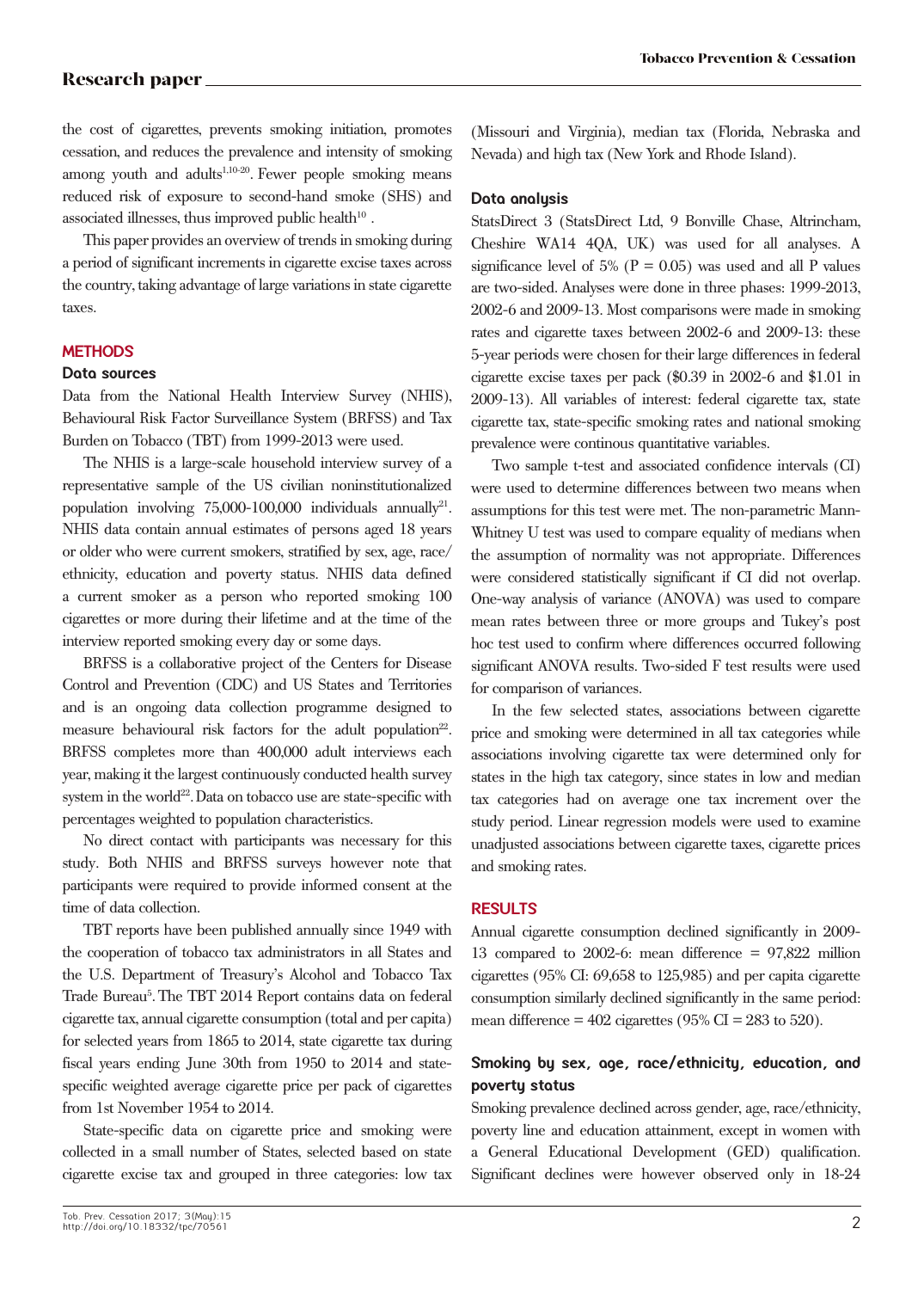| <b>Characteristic</b>    | <b>Sex</b> |            | <b>Mean/Median rates</b> | Mean/Median difference<br>(with $95\%$ CI) | P-value                |
|--------------------------|------------|------------|--------------------------|--------------------------------------------|------------------------|
|                          |            | $2002 - 6$ | $2009 - 13$              |                                            |                        |
| Age                      |            |            |                          |                                            |                        |
| $18 - 24$                | M          | 28.16      | 22.82                    | 5.34 (1.17 to 9.51)                        | 0.0184                 |
|                          | F          | 21.52      | 15.86                    | 5.66 (3.36 to 7.96)                        | 0.0005                 |
| $25 - 44$                | M          | 27.24      | 24.8                     | 2.44 (0.66 to 4.22)                        | 0.0134                 |
|                          | F          | 21.88      | 19.18                    | 2.7 (0.69 to 4.71)                         | 0.0147                 |
| $45 - 64$                | M          | 24.62      | 22.84                    | 1.78 (-0.16 to 3.72)                       | 0.0676<br>$(0.0929)^*$ |
|                          | F          | 19.84      | 18.82                    | 1.02 (-0.04 to 2.08)                       | 0.0581                 |
| $\geq 65$                | M          | 10.1       | 9.7                      | $0.3$ (-0.8 to 2.9)                        | 0.7581                 |
|                          | F          | 8.32       | 8.18                     | $0.14$ (-1.04 to 1.32)                     | 0.7909<br>$(0.7969)^*$ |
| Roce/Ethnicity           |            |            |                          |                                            |                        |
| White                    | M          | 24.3       | 22.5                     | $1.8$ (-0.2 to 3.2)                        | 0.0794                 |
|                          | F          | 20.62      | 18.88                    | 1.74 (0.50 to 2.98)                        | 0.0119                 |
| <b>Black</b>             | M          | 26.16      | 23.36                    | 2.8 (0.75 to 4.86)                         | 0.0138                 |
|                          | F          | 18.14      | 16.4                     | 1.74 (-0.31 to 3.79)                       | 0.0856                 |
| Hispanic                 | M          | 20.98      | 17.26                    | 3.72 (1.75 to 5.67)                        | 0.0024                 |
|                          | F          | 10.64      | 8.44                     | 2.2 (1.00 to 3.40)                         | 0.0028                 |
| Asian                    | M          | 18.34      | 15.66                    | $2.68$ (0.80 to 4.56)                      | 0.0112                 |
|                          | F          | 6.1        | 5.5                      | $0.5$ (-1.4 to 1.8)                        | 0.754                  |
| <b>Education level</b>   |            |            |                          |                                            |                        |
| 0-12yrs, no diploma      | M          | 31.2       | 29.92                    | 1.28 $(-0.25$ to 2.81)                     | 0.089                  |
|                          | F          | 22.22      | 20.54                    | 1.68 $(-0.40 \text{ to } 3.76)$            | 0.0989                 |
| GED                      | M          | 47.4       | 46.4                     | $0.4$ (-5.8 to 4.9)                        | >0.9999                |
|                          | F          | 38.8       | 43.2                     | $-3$ ( $-7.5$ to 2.7)                      | 0.4206                 |
| High school diploma      | Μ          | 28.52      | 27.6                     | 0.92 (-0.54 to 2.38)                       | 0.1845                 |
|                          | F          | 21.28      | 19.84                    | 1.44 $(-0.27$ to 3.15)                     | 0.0879                 |
| Some college, no diploma | M          | 25.08      | 24.28                    | $0.8$ (-1.24 to 2.84)                      | 0.3929                 |
|                          | F          | 20.36      | 20.3                     | 0.06 (-1.22 to 1.34)                       | 0.9164                 |
| Undergraduate            | M          | 13.5       | 10.2                     | 2.1 (0.4 to 3.7)                           | 0.0317                 |
|                          | F          | 9.92       | 8.86                     | 1.06 (-0.28 to 2.40)                       | 0.1044                 |
| Graduate                 | M          | 7.6        | 5.84                     | 1.76 (0.72 to 2.80)                        | 0.0045                 |
|                          | F          | 6.88       | $5.5$                    | 1.38 (0.31 to 2.45)                        | 0.018                  |
| Poverty status           |            |            |                          |                                            |                        |
| At or above poverty line | M          | 23.82      | 20.08                    | 3.74 (2.15 to 5.33)                        | 0.0006                 |
|                          | F          | 18.38      | 15.5                     | 2.88 (1.33 to 4.43)                        | 0.0027                 |
| Below poverty line       | M          | 34.02      | 33.74                    | $0.28$ (-1.68 to 2.24)                     | 0.7504                 |
|                          | F          | 28.18      | 25.88                    | 2.3 (-0.04 to 4.64)                        | $(0.7573)^*$           |

*Table 1. Smoking prevalence by sex, age, race/ethnicity, education, and poverty status, in the United States, 2002-6 and 2009-13*

**\*Figures in brackets show results of unequal variances test following a significant variance test (F test). Figures in bold Italics represent results of Mann-Whitney U test generated by StatsDirect.**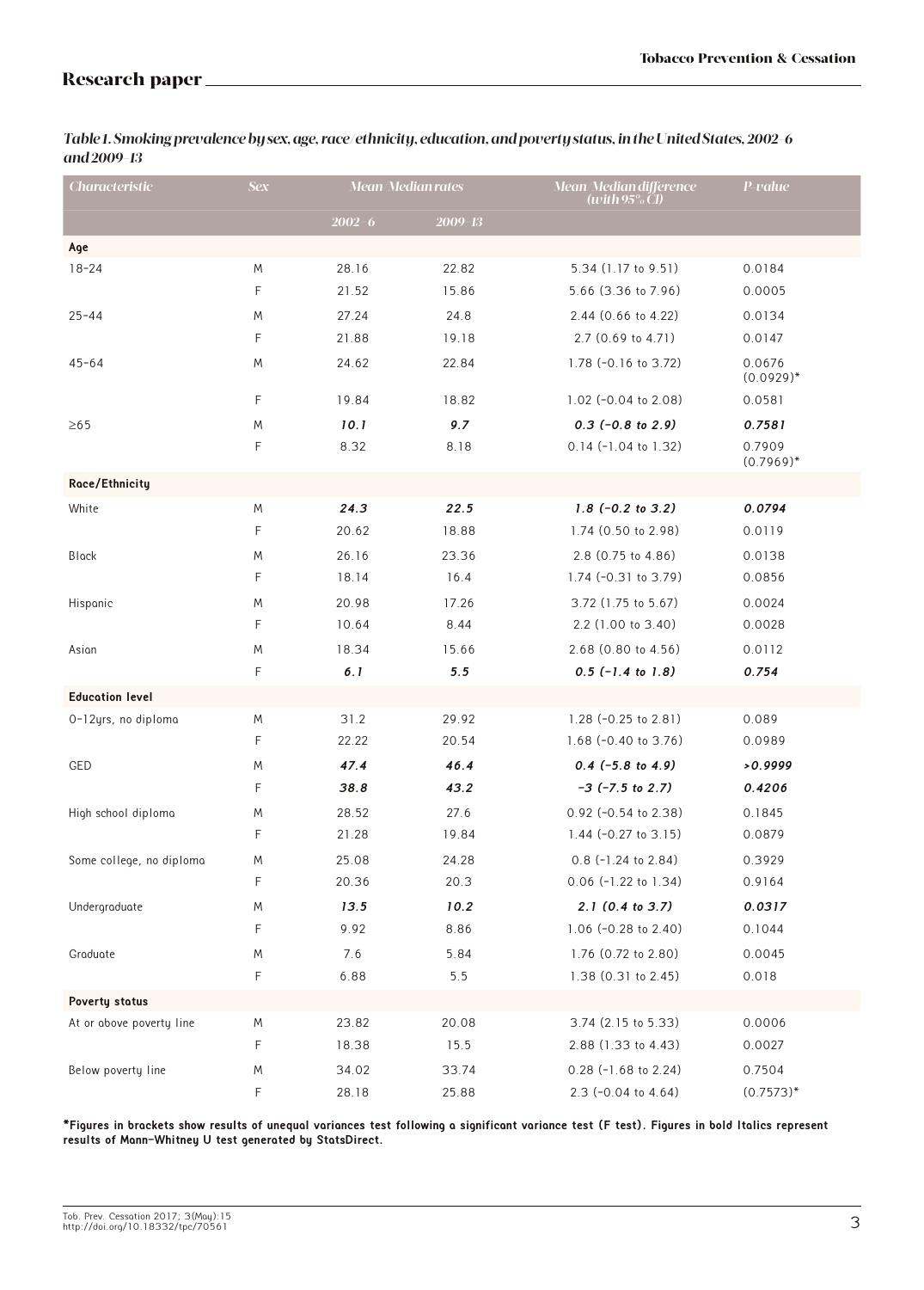and 25-44 year-olds (both gender), white women, black men, Hispanics (both gender), Asian men, men with undergraduate and graduate level education, women with graduate level education, and both men and women at or above the poverty line (Table 1).

## **Smoking prevalence in selected States**

Smoking prevalence was lower in all examined states in 2009- 13 compared to 2002-6 (Table 2) with significant declines seen predominantly in high and median tax states. In low tax states; mean smoking rates were significantly higher in Missouri compared to Virginia in both periods (2002-6: mean difference  $= 3.42$  (95% CI: 0.61 to 6.23) and 2009-13: mean difference  $=$ 3.76 (95% CI: 1.92 to 5.60). In median tax states; Nevada had significantly higher smoking rates than Nebraska in 2002-6 and higher than Florida in 2009-13. In high tax states; mean

## *Table 2. Smoking prevalence in selected states by state cigarette tax, in the United States, 2002-6 and 2009-13*

| <b>State</b>           | Mean/me <del>dian rates</del> |              | Mean/median<br>Difference (with<br>$95\%$ CD | P-value |  |
|------------------------|-------------------------------|--------------|----------------------------------------------|---------|--|
|                        | $2002 - 6$                    | 2009<br>- 13 |                                              |         |  |
| Low tox                |                               |              |                                              |         |  |
| Missouri               | 24.88                         | 23.04        | 1.84 $(-0.63$ to 4.31)                       | 0.1235  |  |
| Virginia               | 21.46                         | 19.28        | $2.18(-0.10)$ to $4.46$                      | 0.0581  |  |
| <b>Median tax</b>      |                               |              |                                              |         |  |
| Florido                | 21 76                         | 17.6         | 4.16 (2.40 to 5.92)                          | 0.0006  |  |
| Nebraska               | 20.84                         | 18.42        | $2.42$ (0.28 to 4.56)                        | 0.0314  |  |
| Nevodo                 | 23.94                         | 20.74        | $3.2$ (0.60 to 5.80)                         | 0.0219  |  |
| High tax               |                               |              |                                              |         |  |
| New York               | 20.5                          | 16.88        | $3.62$ (1.60 to 5.64)                        | 0.0033  |  |
| <b>Rhode</b><br>Island | 21.02                         | 17.12        | $3.9(1.41 \text{ to } 6.39)$                 | 0.0068  |  |

smoking rates were higher in Rhode Island in both periods but were not significantly different from New York (2002-6: mean difference =  $0.52$  (95% CI:  $-1.72$  to 2.76) and 2009-13: mean difference =  $0.24$  (95% CI: -2.05 to 2.53).

#### **State cigarette tax, price and smoking prevalence**

Results showed negative correlations between cigarette tax and smoking prevalence in both New York (prevalence  $= -1.50 *$  Tax  $+ 22.57$ ,  $r^2 = 0.60$ , 95% CI for  $r = -0.92$  to  $-0.43$ ) and Rhode Island (prevalence =  $-2.32 * Tax + 24.86$ ,  $r^2 = 0.78$ , 95% CI for r = -0.96 to -0.67). Positive correlation between cigarette tax and price was seen in both states: New York (price  $= 1.80 *$  Tax  $+$ 2.96,  $r^2 = 0.91$ , 95% CI for  $r = 0.87$  to 0.99) and Rhode Island (price =  $1.66 *$  Tax + 2.44,  $r^2 = 0.96, 95\%$  CI for  $r = 0.93$  to 0.99).

Multiple linear regression models for associations between state cigarette tax, price and smoking rates in New York and Rhode Island showed significant F for overall regressions: New York (F = 14.31, P = 0.0007) and Rhode Island (F = 28.51, P = <0.0001), indicating that state cigarette tax or cigarette price, or both, were associated with smoking in these states.

Negative correlations between state cigarette price and smoking were observed in all states examined (Table 3). These relationships were generally linear with few outliers likely due to cigarette price increases that accompanied federal cigarette excise tax increments in 2000, 2002 and 2009.

### **DISCUSSION**

Adult smoking declined substantially in the United States between 1999 and 2013, a period characterized by significant raises in cigarette excise taxes at federal and state levels. Large reductions in cigarette consumption and smoking in men and women of all ages and socioeconomic backgrounds, and men at

|  |  | Table 3. Simple linear regression models of Cigarette Price Vs Smoking Prevalence in selected states, 1999-2013 |  |  |
|--|--|-----------------------------------------------------------------------------------------------------------------|--|--|
|--|--|-----------------------------------------------------------------------------------------------------------------|--|--|

| <b>State</b>      | Regression equation               | <b>SE</b> of slope | r (with $95\%$ CI)             | $r^2$ | $P$ -value |
|-------------------|-----------------------------------|--------------------|--------------------------------|-------|------------|
| Low Tax           |                                   |                    |                                |       |            |
| Missouri          | S.Prev = $-2.04$ * Price + 32.38  | 0.54               | $-0.72$ ( $-0.90$ to $-0.33$ ) | 0.52  | 0.0025     |
| Virginia          | S. Prev = $-1.37$ * Price + 25.76 | 0.55               | $-0.57$ ( $-0.84$ to $-0.08$ ) | 0.32  | 0.0276     |
| <b>Medion Tox</b> |                                   |                    |                                |       |            |
| Florido           | S. Prev = $-1.50$ * Price + 26.61 | 0.34               | $-0.77$ ( $-0.92$ to $-0.43$ ) | 0.60  | 0.0007     |
| Nebraska          | S. Prev = $-1.34$ * Price + 26.80 | 0.45               | $-0.64$ ( $-0.87$ to $-0.18$ ) | 0.40  | 0.0109     |
| Nevada            | S.Prev = $-3.35$ * Price + 38.40  | 0.62               | $-0.83$ ( $-0.94$ to $-0.55$ ) | 0.69  | 0.0001     |
| <b>High Tax</b>   |                                   |                    |                                |       |            |
| New York          | S. Prev = $-0.86$ * Price + 25.21 | 0.16               | $-0.84$ ( $-0.94$ to $-0.57$ ) | 0.70  | 0.0001     |
| Rhode Island      | S. Prev = $-1.27$ * Price + 27.47 | 0.25               | $0.82$ (-0.94 to -0.53)        | 0.67  | 0.0002     |
|                   |                                   |                    |                                |       |            |

#### **S.Prev: Smoking Prevalence.**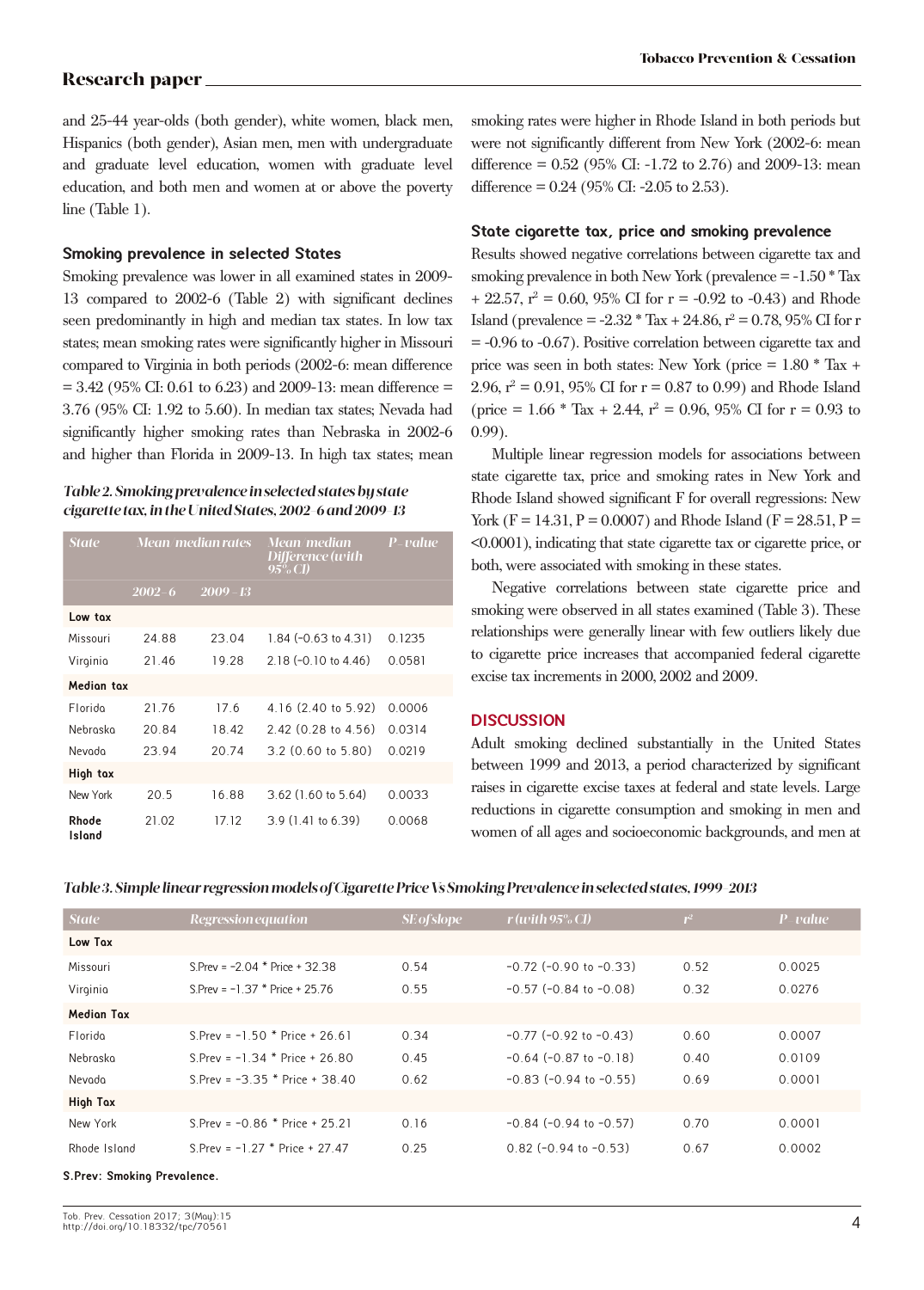all educational levels were seen, as were declines in smoking in most states.

Numerous studies have demonstrated the impact of cigarette price on smoking and concluded that higher cigarette taxes lead to higher prices that discourage smoking initiation, promote cessation, prevent relapse among former smokers, and lower the number of cigarettes consumed by continuing smokers<sup>1,10-20,23-26</sup>. Higher taxes also provide governments with finances that can be used to implement other proven tobacco control policies that further reduce smoking and improve public health<sup>10,11,17,24,26</sup>.

Our results reveal that despite fewer people smoking at all ages and gender, significant declines were observed only in those aged under 45 years. These support general consensus that smoking behaviour of younger people is more pricesensitive, both because they have less disposable income and because they are typically less addicted than older smokers<sup>17,27-30</sup>.

Findings of greater reductions in smoking among Hispanics, White females, Black males and Asian males when looking at smoking rates against race/ethnicity are consistent with those of a previous study by Farrelly and Bray31 that looked at price responsiveness among White, Black and Hispanic adults and found smoking in Hispanics and Blacks to be more affected by price increase than in White adults.

Our results cast some doubts to popular expectations that smokers with lower education have smaller price elasticities than smokers with higher education<sup>32</sup>, and would be expected to change their smoking behaviour to a greater extent when prices rise. This counterintuitive correlation between higher education and greater declines in smoking could be as a result of tobacco industry offering targeted price-subsidizing promotions that segment the market (i.e. lower prices in poor neighbourhoods) and increased polytobacco use among smokers in this group<sup>1,30,33,34</sup>. Observed variations could be related to differences in receptivity towards tobacco-related health messages and understanding of the health risks of smoking $35$ .

Our results are also inconsistent with previous research that found people in lower socioeconomic status reduced cigarette consumption by greater margins following cigarette tax increase than their more affluent counterparts $17.29$ . It is known that many smokers seek alternative sources of lower priced cigarettes in response to price increase instead of quitting or reducing consumption<sup>1,10,36</sup>. They do this by obtaining cigarettes in states with lower taxes, purchasing no-to-low taxed products over the internet or at Native American reservations, purchasing no-to-low taxed cigarettes on the black market, smuggling cheap products across national and international borders, switching to discounted brands or

making their own cigarettes (roll-your-own), among other strategie<sup>26,36-42</sup>. It is possible that a large proportion of lowincome smokers may have employed these tactics.

Large disparities in state cigarette excise taxes and smoking were evident with significant reductions in smoking predominantly in states with higher taxes (Table 2). Smoking rates differed even among states in the same tax category, indicating influence of factors besides taxes. Such confounders may include differences in state; population demographics, levels of tobacco control programs and policies, and tobacco industry marketing and promotion activities<sup>1,9,10</sup>. The tobacco industry is known to wield enormous powers on politicians, governments and decision makers<sup>43,44</sup>. This is highlighted by the disproportionately low cigarette excise taxes and high smoking prevalence in major tobacco-growing states $19,45$ .

The observed negative correlations between cigarette tax and smoking, and positive correlations between cigarette tax and price strengthen existing arguments that sustained tax increments would result in sustained higher prices and lead to persistent declines in smoking, with a healthier population and reduced healthcare costs. Tax increases however, do not always lead to higher prices. Tobacco industry often step up pricelowering interventions to off-set tax increases and maintain high consumption<sup>30,46,47</sup>.

### **Strengths and limitations**

Our study has a number of strengths. Data came from sources that employed robust sampling and data collection methodologies. Data covered a period of 15-years, which is much longer than most other previous studies in this area. Analyses were done over a 15-year period as a single block and in two nested 5-year periods (2002-6 and 2009-13) during which federal cigarette taxes varied widely.

Our limitations include lack of data on cigarette sales tax, local/municipal taxes and temporary price reductions. Added together, these taxes could substantially increase the tax burden on smokers, while price reductions could minimise the impact higher taxes would otherwise have on reducing smoking. Secondly, most analyses compared smoking in 2002-6 with 2009-13, interpreted by the statistical software as sample sizes of 5 (n=5). This increased the risk of underestimating some effects. Thirdly, data were not controlled for potential confounders, such as major policy and environmental changes that occurred during the study period. Higher cigarette taxes were not implemented in isolation, rather as part of a comprehensive tobacco control package. Finally, this study resulted from a Master's in Public Health (MPH) dissertation project that did not require primary data collection, hence reliance on secondary data sources.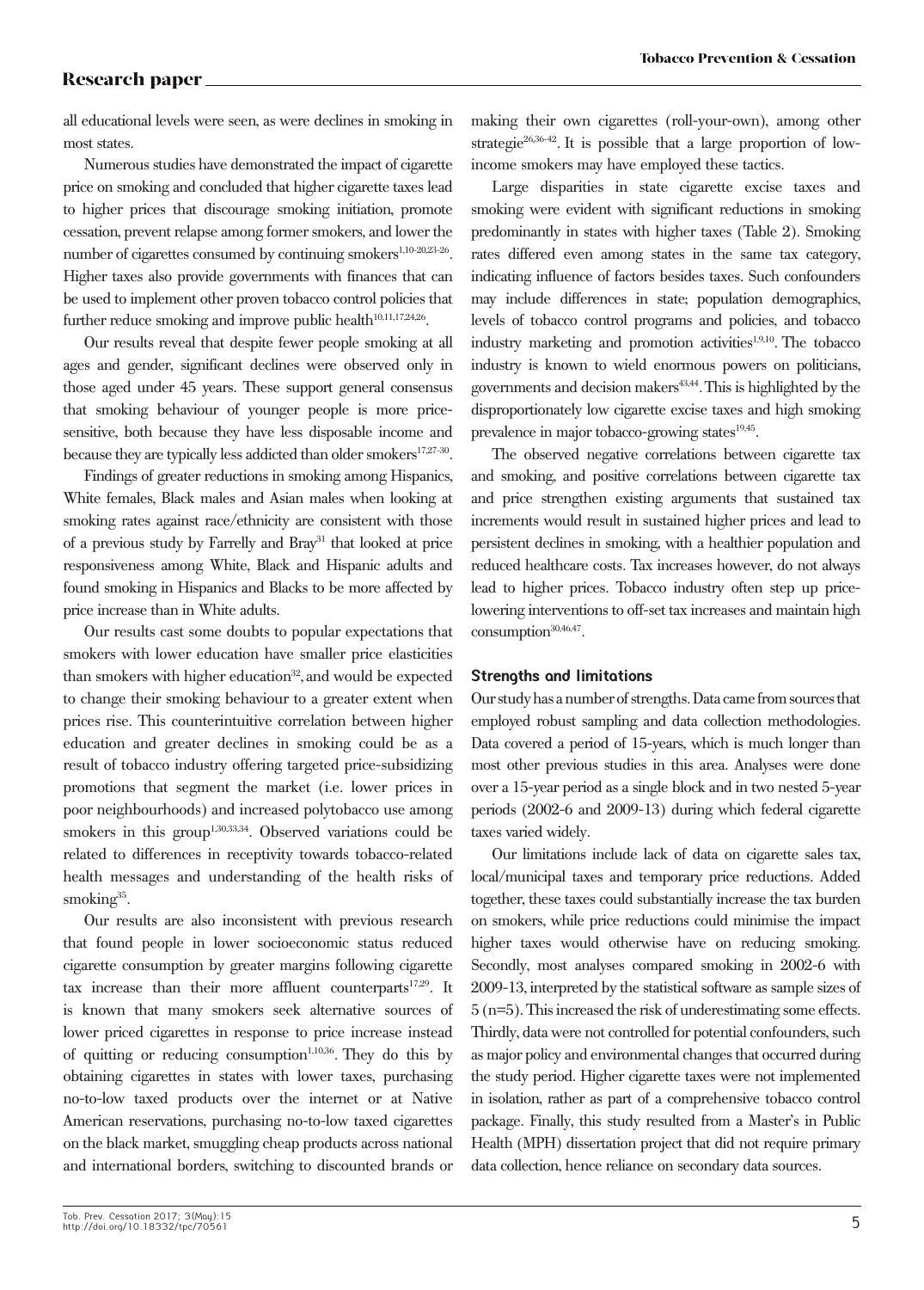## **CONCLUSIONS**

Higher cigarette excise taxes appear to have had a substantial negative effect on smoking in the US between 1999 and 2013. Our data suggest that states with higher cigarette taxes have higher cigarette prices and lower smoking rates than states with lower cigarette taxes. Tax measures are however not implemented in isolation, but as part of a comprehensive tobacco control package that includes restrictions on tobacco access to minors, smoking bans in workplaces and public spaces, mass media education campaigns, subsidised smoking cessation treatments, amongst other proven strategies. Further research is therefore needed to assess the relative contribution of cigarette tax on smoking reductions in the examined states.

#### **REFERENCES**

- 1. U.S. Department of Health and Human Services, 2014. The Health Consequences of Smoking: 50 Years of Progress. A Report of the Surgeon General. Atlanta, GA: U.S. Department of Health and Human Services, Centers for Disease Control and Prevention, National Center for Chronic Disease Prevention and Health Promotion, Office on Smoking and Health.
- 2. Xu, X. et al., 2015. Annual Healthcare Spending Attributable to Cigarette Smoking. American Journal of Preventive Medicine, 48(3), pp. 326–33.

doi:10.1016/j.amepre.2014.10.012.

- 3. CDC, 2008. Smoking-attributable mortality, years of potential life lost, and productivity losses – United States, 2000-2004. Morbidity and Mortality Weekly Report (MMWR), 57(45), pp. 1226-1228.
- 4. U.S. Department of Health, Education, and Welfare, 1964. Smoking and Health: Report of the Advisory Committee of the Surgeon General of the Public Health Service, Washington, DC: U.S. Department of Health, Education, and Welfare.
- 5. Orzechowski and Walker, 2014. Tax Burden on Tobacco: Historical Compilation 2014, Arlington, VA: Orzechowski and Walker.
- 6. CDC, 2011. Adult Smoking in the US infographic. Available at: http://www.cdc.gov/vitalsigns/adultsmoking/infographic.html (accessed 6 April 2017).
- 7. CDC, 2010. State-Specific Prevalence of Cigarette Smoking and Smokeless Tobacco Use Among Adults – United States, 2009. Morbidity and Mortality Weekly Report (MMWR), 59(43), pp. 1400-1406.
- 8. King, B. A., Dube, S. R. & Tynan, M. A., 2012. Current Tobacco Use Among Adults in the United States: Findings From the National Adult Tobacco Survey. American Journal of Public Health, 102(11), pp. e93-e100.

doi: 10.2105/AJPH.2012.301002.

- 9. Farrelly, M. C., Pechacek, T. F., Thomas, K. Y. & Nelson, D., 2008. The impact of tobacco control programs on adult smoking. American Journal of Public Health, 98(2), pp. 304-309. doi: 10.2105/AJPH.2006.106377.
- 10. International Agency for Research on Cancer, 2011. Effectiveness of Tax and Price Policies for Tobacco Control. IARC Handbooks of

Cancer Prevention, Vol. 14. Lyon (France): International Agency for Research on Cancer.

- 11. World Health Organization, 2009. WHO Report on the Global Tobacco Epidemic, 2009: Implementing smoke-free environments, Geneva: World Health Organization.
- 12. Hu, T.-w., Keeler, T. E., Sung, H.-y. & Barnett, P. G., 1995. The impact of California anti-smoking legislation on cigarette sales, consumption, and prices. Tobacco Control, 4(suppl 1), pp. S34-S38.
- 13. Morley, C. P. & Pratte, M. A., 2013. State-Level Tobacco Control and Adult Smoking rate in the United States. Journal of Public Health Management and Practice, 19(6), pp. E20-E27. doi:10.1097/phh.0b013e31828000de.
- 14. Cavazos-Rehg, P. A. et al., 2012. Differential effects of cigarette price changes on adult smoking behaviours. Tobacco Control, 23(2), pp. 113–138.

doi:10.1136/tobaccocontrol-2012-050517.

15. Sung, H.-Y. et al., 2005. A Major State Tobacco Tax Increase, The Master Settlement Agreement, And Cigarette Consumption: The California Experience. American Journal of Public Health, 95(6), pp. 1030-1035.

doi:10.2105/ajph.2004.042697.

16. Chaloupka, F. J., Straif, K. & Leon, M. E., 2010. Effectiveness of tax and price policies in tobacco control. Tobacco Control, 20(3), pp. 235-238.

doi:10.1136/tc.2010.039982.

- 17. Chaloupka, F.J., Yurekli, A. & Fong, G. T., 2012. Tobacco taxes as a tobacco control strategy. Tobacco Control, 21(2), pp. 172–180. doi:10.1136/tobaccocontrol-2011-050417.
- 18. Jha, P., 2000. The economics of global tobacco control. BMJ, 321(7257), pp. 358-361. doi:10.1136/bmj.321.7257.358.
- 19. Centers for Disease Control and Prevention, 2009. Federal and state cigarette excise taxes – United States, 1995-2009. Morbidity and Mortality Weekly Report (MMWR), 58(19), pp. 524-527.
- 20. Gilbert, A. & Cornuz, J., 2003. Which are the most effective and cost-effective interventions for tobacco control?, Copenhagen: WHO Regional Office for Europe (Health Evidence Network).
- 21. CDC, 2015. About the National Health Interview Survey. Available at: http://www.cdc.gov/nchs/nhis/about\_nhis.htm (accessed 6 April 2017).
- 22. CDC, 2014. About BRFSS. Available at: http://www.cdc.gov/brfss/ about/index.htm. (accessed 6 April 2017).
- 23. U.S. Department of Health and Human Services, 2000. Reducing Tobacco Use: A Report of the Surgeon General. Atlanta, Georgia: U.S. Department of Health and Human Services, Centers for Disease Control and Prevention, National Center for Chronic Disease Prevention and Health Promotion, Office on Smoking and Health.
- 24. World Health Organization, 2008. WHO Report on the Global Tobacco Epidemic, 2008: The MPOWER Package. Geneva, World Health Organization.
- 25. Institute of Medicine, 2007. Ending the tobacco problem: A blueprint for the nation. Washington, DC: The National Academies Press.
- 26. Farrelly, M. C., Nimsch, C. T. & James, J., 2003. State Cigarette